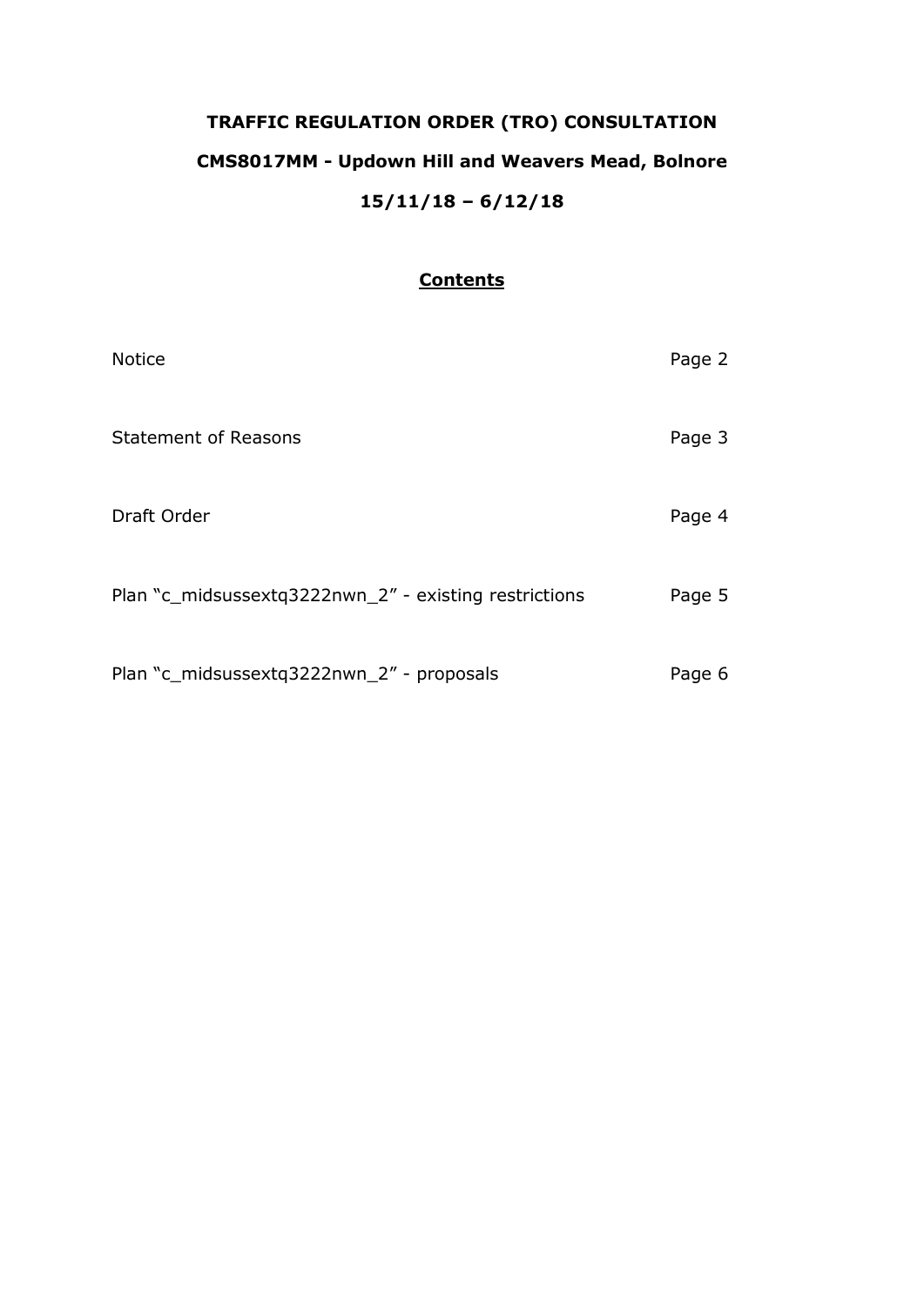#### **West Sussex County Council (Mid Sussex District) (Parking Places & Traffic Regulation) (Consolidation No.2) Order 2006)**

#### **(Haywards Heath: Bolnore Village) (Updown Hill and Weavers Mead Amendment) Order 2018**

NOTICE is hereby given that West Sussex County Council proposes to make a permanent Traffic Regulation Order under the provisions of the Road Traffic Regulation Act 1984, the effect of which will be to introduce yellow "School Keep Clear" markings, prohibiting stopping at any time Mon-Fri on the eastern side of Updown Hill in Bolnore Village, Haywards Heath at the entrance to Bolnore Village Primary School. The Order also prohibits waiting at any time (double yellow lines) on lengths of the western side of Updown Hill, and on both sides of Weavers Mead at its junction with Updown Hill.

Full details of the proposals in this notice can be viewed on our website at www.westsussex.gov.uk. The website includes a response form for any comments or objections.

The documents may also be inspected at County Hall Chichester, during normal office hours, and at Haywards Heath Library, 34 Boltro Road, Haywards Heath during normal library opening hours.

Any comments or objections about the proposal must be received before 6 December 2018. These may be submitted via the response form on the website mentioned above, by e-mail to [tro.team@westsussex.gov.uk](mailto:tro.team@westsussex.gov.uk) or in writing to TRO Team, West Sussex County Council, The Grange, Tower Street Chichester, PO19 1RH. For legal reasons, only correspondence including a full name and address will be considered. Please quote reference CMS8017-MM in all correspondence.

Dated this 15th day of November 2018. Director of Law & Assurance, County Hall, Chichester.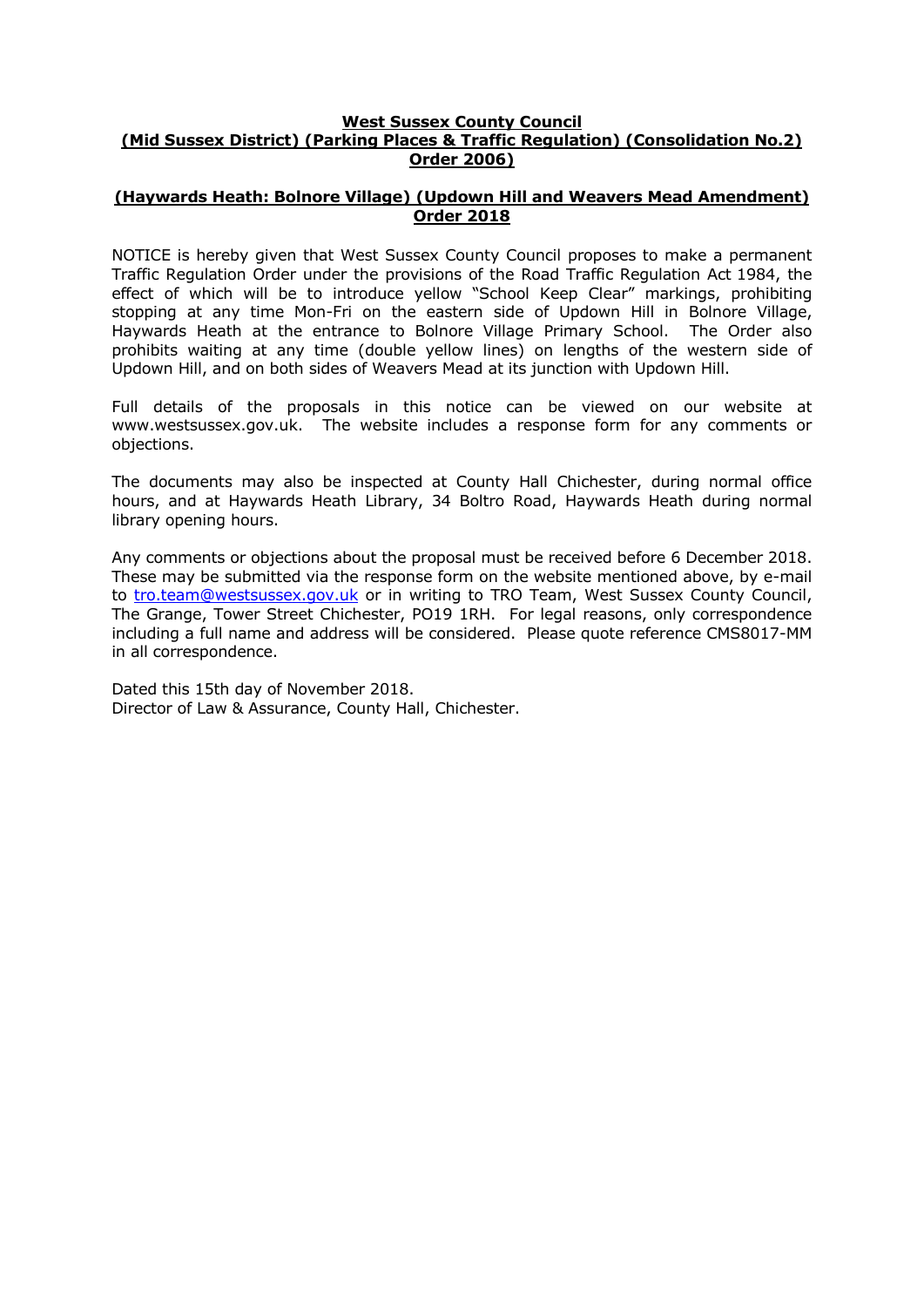#### **West Sussex County Council (Mid Sussex District) (Parking Places & Traffic Regulation) (Consolidation No.2) Order 2006)**

### **(Various Parishes: School Access Amendment) Order 2018**

#### **STATEMENT OF REASONS FOR PROPOSING TO MAKE THE ORDER**

West Sussex County Council proposes to make a permanent Traffic Regulation Order that will introduce yellow "School Keep Clear" markings, prohibiting stopping at any time Mon-Fri on the eastern side of Updown Hill in Bolnore Village, Haywards Heath at the entrance to Bolnore Village Primary School. The Order also prohibits waiting at any time (double yellow lines) on lengths of the western side of Updown Hill, and on Both sides of Weavers Mead at its junction with Updown Hill.

Yellow zigzag 'School Keep Clear' markings are used to prevent vehicles parking too close to school entrances, where they cause obstruction and restrict visibility for motorists at these sensitive locations. Until a recent project to regularise them across the county, most 'school keep clear' markings were advisory, were not well observed and could not be legally enforced. The proposed Order will make the markings at Bolnore Village Primary School legally enforceable so action can be taken to keep them clear of parked cars.

Whist reviewing the 'School Keep Clear restrictions in the area, the opportunity has also been taken to introduce new restrictions at other locations where parking problems associated with school traffic have been reported.

The new Order is therefore proposed to avoid danger to persons or traffic using the roads and to facilitate the passage of traffic.

The attached drawing, numbered TQ3222NWN shows the lengths of roads affected by the proposed Order.

Director of Law & Assurance 7 November 2018

CMS8017-MM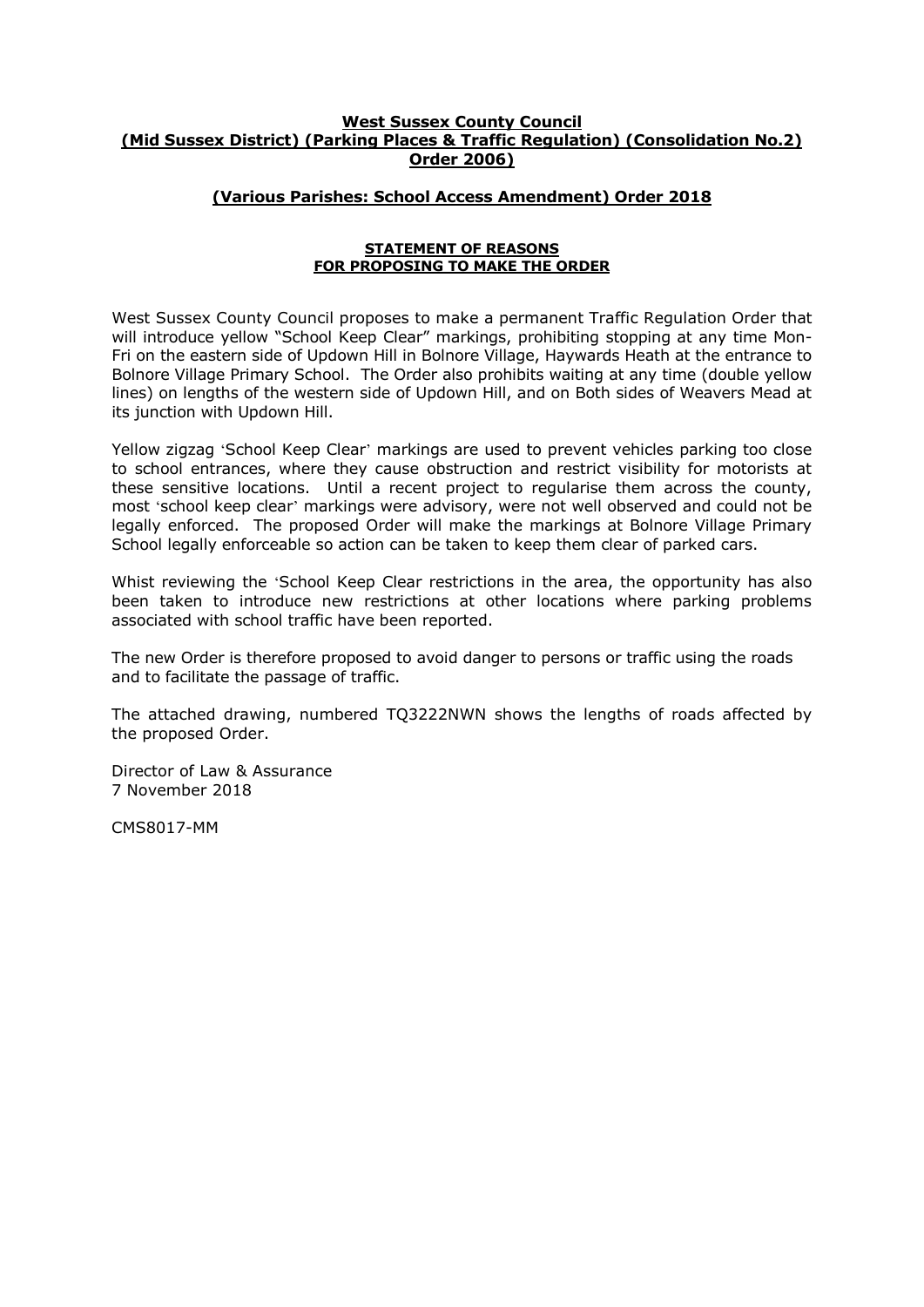#### **WEST SUSSEX COUNTY COUNCIL ((MID SUSSEX DISTRICT) (PARKING PLACES & TRAFFIC REGULATION) (CONSOLIDATION NO.2) ORDER 2006)**

#### **(HAYWARDS HEATH: BOLNORE VILLAGE) (UPDOWN HILL AND WEAVERS MEAD AMENDMENT) ORDER 2018**

West Sussex County Council in exercise of their powers under Sections 1 (1) 2 (1) and (2), 4 (2), 45, 46, 49 and 53 and Part IV of Schedule 9 of the Road Traffic Regulation Act 1984 ("the Act") as amended and of all other enabling powers and after consultation with the Chief Officer of Police in accordance with Part III of Schedule 9 to the Act hereby make the following Order:-

- 1. This Order shall come into operation on the \*\*\*\*\* day of \*\*\*\*\*\* 2018 and may be cited as "West Sussex County Council ((Mid Sussex District) (Parking Places & Traffic Regulation) (Consolidation No.2) Order 2006) (Haywards Heath: Bolnore Vilage) (Updown Hill and Weavers Mead Amendment) Order 2018".
- 2. The "West Sussex County Council (Mid Sussex District) (Parking Places & Traffic Regulation) (Consolidation No.2) Order 2006" is hereby amended by the insertion of the plans specified in the Schedule to this Order, attached hereto.

## **SCHEDULE Plans to be Inserted**

TQ3222NWN (Issue Number 1)

THE Common Seal of THE (2002) WEST SUSSEX COUNTY COUNCIL  $)$ was hereto affixed the )

 ) day of 2018

 ) ) )

 ) Authorised Signatory (1999) CMS8017-MM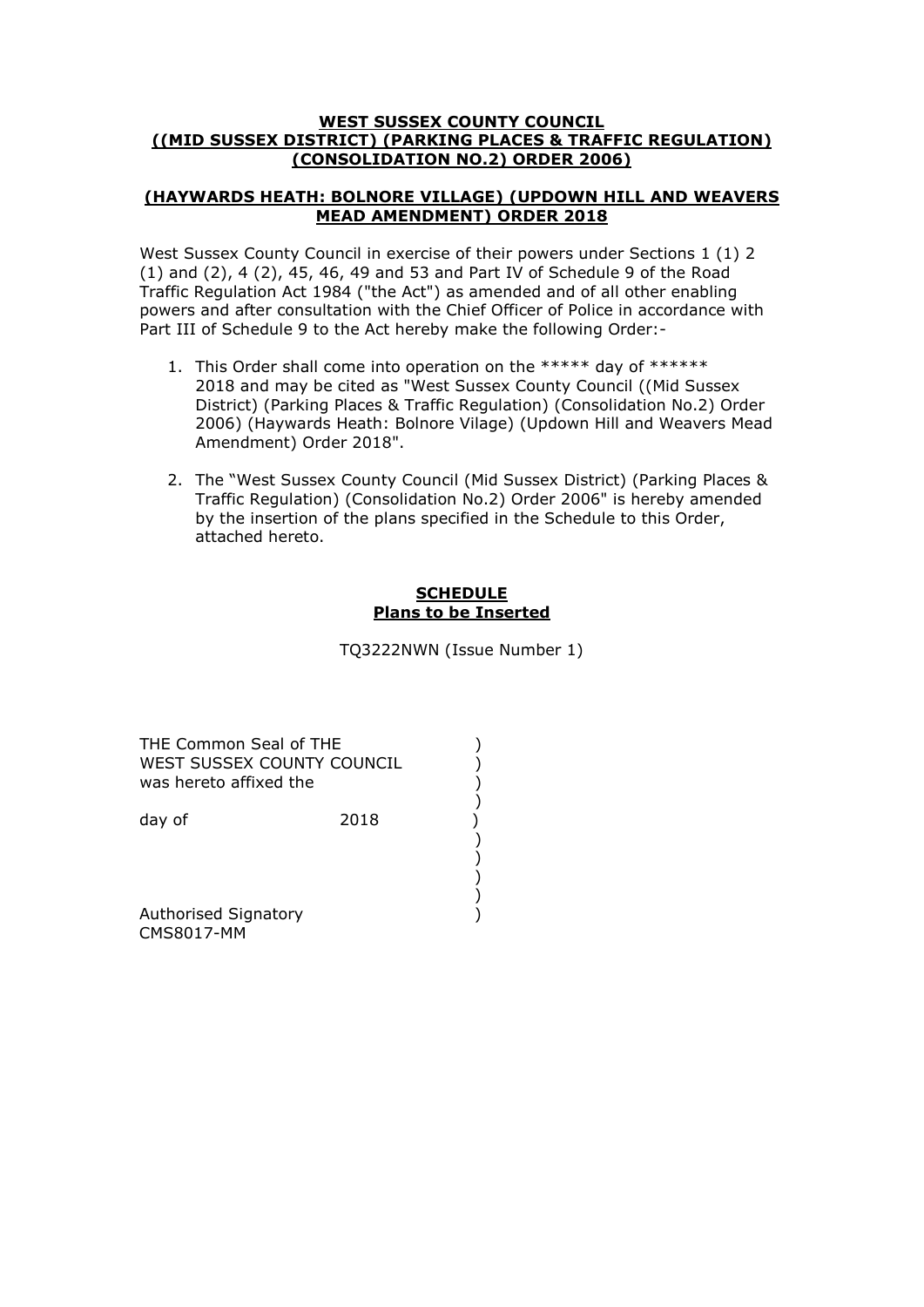